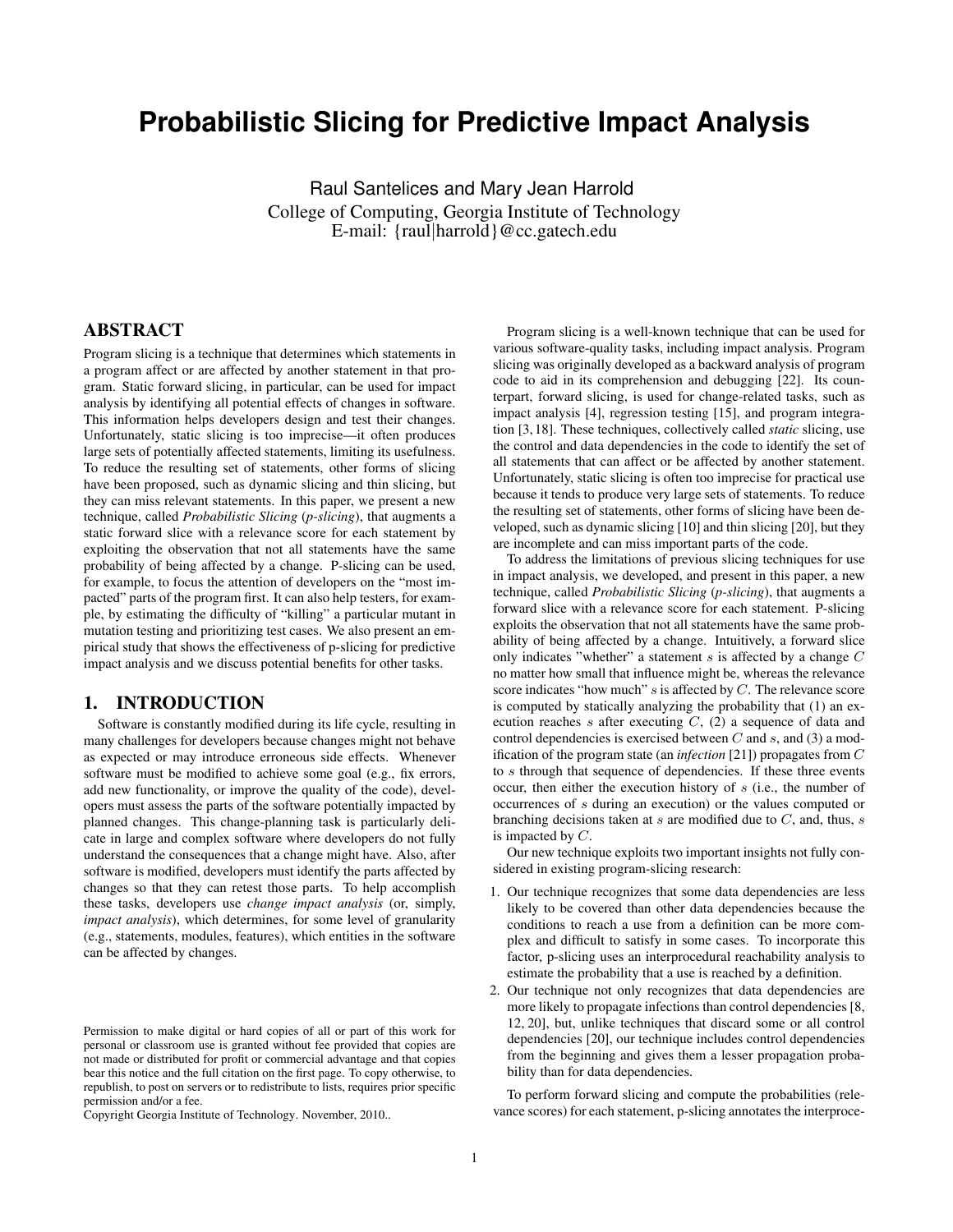dural dependence graph [9] used for slicing so that each data or control dependence is labeled with the probability that the dependence will both be covered and propagate an infection after the source point of the dependence—the definition or branching statement is reached. In this weighted graph, every path between a change location  $C$  and a statement  $s$  has a probability of propagating an infection from  $C$  to  $s$  that results from composing the probabilities of the individual edges (dependencies). To compute the probability that  $C$  affects  $s$  through any path between them, p-slicing performs a simplified data-flow analysis of the graph by leveraging the probabilities of individual dependencies to compute the transitive propagation probabilities from  $C$  to any other statement in the graph—the statements in the forward slice.

To the best of our knowledge, only one existing technique, called dynamic impact analysis [8], assigns probabilities to statements in a slice. However, this technique works only on the backward dynamic slice for a particular execution and is designed to assess which executed components contributed to the success or failure of that execution. Our new technique, instead, works on static slices that represent all possible executions (not just observed executions) to predict the impact of changes. Also, dynamic impact analysis considers only the dependence path (i.e., dependence sequence) with the highest propagation probability and does not consider the coverage probability of each component. In contrast, our technique composes the propagation probabilities for all dependence paths between two components and does consider the coverage probability of each component. (Individual paths might have a low impact probability but, if many paths exist, the cumulative impact probability of a change can be much higher.)

P-slicing has a number of applications related to changes in software. For example, it can be used to initially focus the attention of developers on the "most strongly impacted" parts of the program the parts with the greatest relevance scores. For another example, it can help testers estimate the most vulnerable areas of the program that need to be carefully re-tested. For a third example, it gives testers an estimate of the difficulty of exercising the impact of a change on a particular statement or the program's output. For mutation testing [5], in which the cost of "killing" all mutants is usually prohibitive, testers can first target those mutants with the highest probability of being killed and discard as "likely equivalent" those mutants with a propagation probability below some threshold.

The main benefit of our work is the usefulness of p-slices over existing techniques for change-related tasks. P-slices are more useful than simple forward slices for two reasons: (1) they indicate not only which statements are affected by changes, but also how much each statement is affected, and (2) unlike dynamic techniques, which provide information on what has been observed, the relevance scores reflect all possible behaviors of the software, and thus, can be used for predictive purposes (e.g., identifying potential impacts that have not yet been observed). A second benefit of our introduction of pslicing is that existing backward slicing techniques for program debugging and comprehension can potentially benefit from our probabilistic infection-propagation analysis.

In this paper, we present an empirical study of the effectiveness of p-slicing for predicting the actual impact that changes have within a slice when the changed programs are executed. The results indicate that p-slicing can drive the developer's attention to impacted statements more effectively than simply using a slice without probabilities. The results show, in particular, that for the 25% or so of the statements with the highest p-slice scores, the chances of finding statements that are actually impacted are the greatest. Thus, our results suggest that p-slicing should be used to predictively identify a large number of impacted statements quickly.

The main contributions of this paper are

- The concept of *p-slice* that distinguishes statements in forward slices by their probability of being impacted by changes.
- A new technique, *p-slicing*, that computes this probability for each statement in the program.
- An empirical study that shows, for the subjects we used, the effectiveness of p-slicing for predicting the actual impact that changes have at runtime.

## 2. FUNDAMENTAL CONCEPTS

This section first describes an example used to illustrate various concepts in this paper and then presents the core concepts for the rest of the paper.

#### 2.1 Example

Figure 1 presents the example that we use throughout this paper. The first two columns in the figure list the program, consisting of four classes  $M$ ,  $B$ ,  $P$ , and  $Q$ , where  $P$  and  $Q$  are subclasses of  $B$  that override the method B.foo. The entry point of the program is the method M.main. In lines 1 and 2, the program creates instances of  $P$  and  $Q$  that are assigned to references  $P$  and  $q$ , respectively. Indirectly, in each case, the constructor of  $B$  is invoked with arguments a and b. At line 3, the program checks a condition that determines whether it continues to line 4 or exits. At line 4, one of the two references is assigned to  $r$ , depending on the value of  $c$ . At lines 5–9, conditions on the value of the field  $x$  of the instances of  $P$  and Q determine which call to foo is performed—the call at 7, 8, or 9. Finally, a loop at lines 10–11 decrements the field  $x$  of  $\sigma$  until it is no longer greater than c.

Method  $B. foo$  performs an update of x depending on the condition at line 13. This method is overridden by  $P$  and  $Q$  at lines 17 and 18, respectively, so B.foo is never called directly. Instead, P.foo invokes B.foo.

The right of Figure 1 shows an almost complete *Program Dependence Graph* (PDG) [7] for this program. (We use an interprocedural form of the PDG [9, 19].) The nodes in this PDG are the statements of the program and two special nodes: START for the entry of the program and EN for the entry of M.main. In this PDG, we omit the constructor of B and parts of B. foo.

#### 2.2 Control and Data Dependencies

A solid edge in the PDG represents the control dependence of the target node of the edge on the source node of the edge. Node  $n_1$  is *control dependent* [7] on node  $n_2$  if the decision taken at  $n_2$ determines whether  $n_1$  is necessarily executed. Control dependencies are created by the presence of branches and by other control decisions including virtual calls for which there is more one target method [19]. In Figure 1, an example of the former type is node 8, which is control dependent on node 6 taking the false branch. An example of the latter type is the call to foo at line 8, which decides at runtime whether  $P \cdot f \circ \circ (node 17)$  or  $Q \cdot f \circ \circ (node 18)$  is called. In the PDG, the special node START and its outgoing edges represent the decision of executing the program. The bottom right part of this figure shows, separately, the control-dependence edges for B.foo, including the interprocedural control dependences of nodes 13 and 16 on nodes 6, 8, and 9.

A dashed edge in the PDG represents a data dependence of the target node on the source node, indicating that a variable defined at the source node is used at the target node and that there is a definition-clear path in the program (i.e., a path that does not redefine the variable) between the source and target nodes. For example, in Figure 1, node 6 is data dependent on node 4 because 4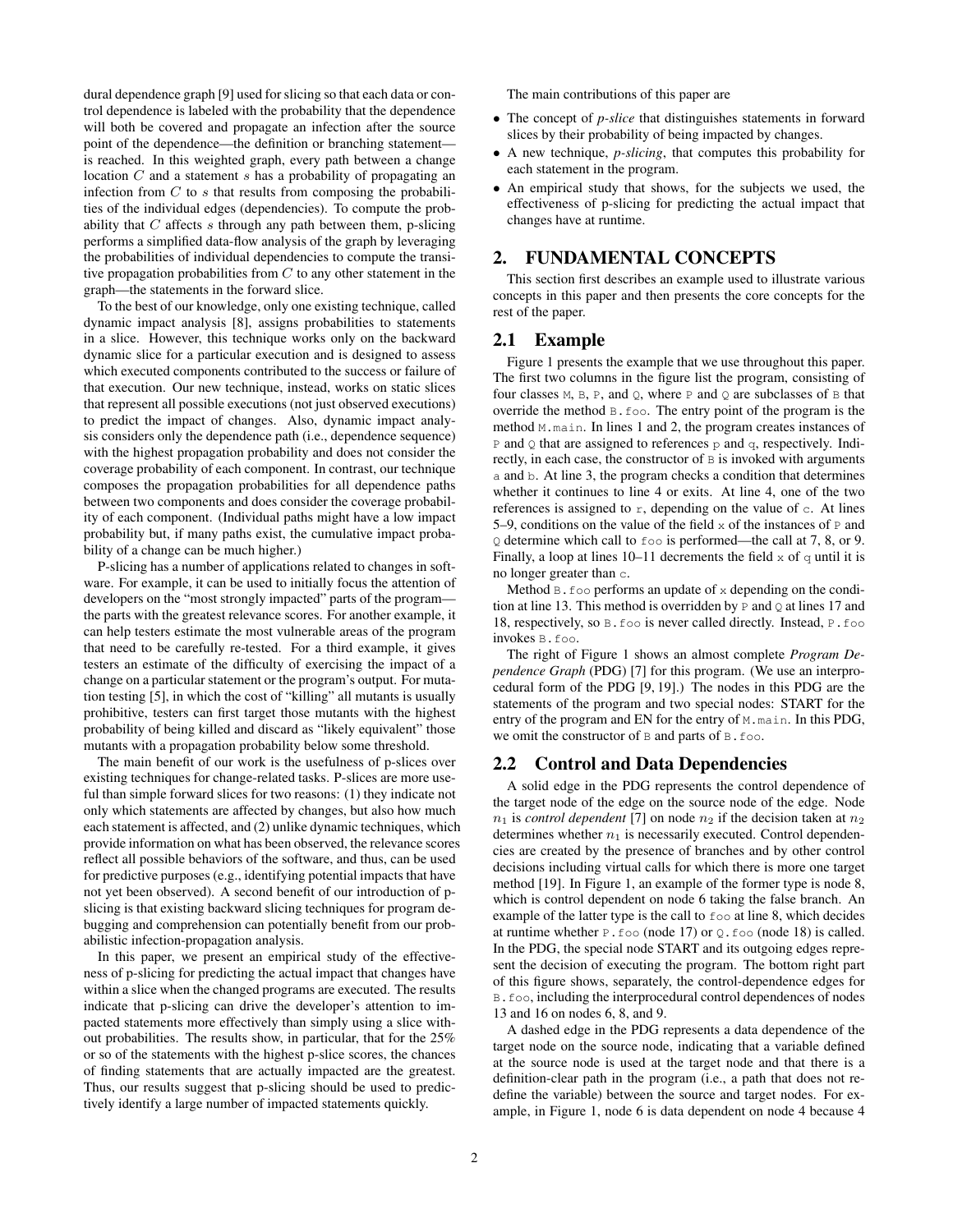

Figure 1: Example program consisting of classes  $M$ ,  $B$ ,  $P$ , and  $Q$ .  $M$  has two changes. On the right, a partial PDG for this program.

defines  $r$ , 6 uses  $r$ , and there is a path (4,5,6) that does not redefine  $r$  after 4. For space reasons, in this figure, we omitted the interprocedural data dependencies, and, instead, treated each definition and use from methods other than M.main as occurring inside the node in M.main where those methods are called. For example, we treat nodes 1 and 2 as definitions of the field x.

#### 2.3 Slicing

Program slicing [22], also called static slicing, determines which statements of the program may affect or be affected (impacted) by another statement. A *static forward slice* (or, simply, forward slice) from node  $n$  is the set containing  $n$  and all nodes transitively affected by n along control and data dependencies, which corresponds to the set of all nodes reachable from  $n$  in the PDG. (To avoid unrealizable interprocedural paths, a solution by Horwitz, Reps, and Binkley [9] can be used.) For example, the forward slice from node 2 that indicates the potential impact of a change at that node (e.g., ch2) is the set {2,4,6,7,8,10,11,12,13,14,15,16,17,18}. This set contains all nodes in classes  $B$ ,  $P$ , an  $Q$  because the constructor of  $B$  is implicitly invoked at 2 and because  $r$  might point to the same object as q. Also, the condition at node 6 controls the call to P. foo at 7 and, if r also points to the same object as  $q$  at 8, the call to  $Q$ . foo at 8 as well.

#### 2.4 Change Impact

The impact of a change has been defined in the literature at various levels of granularity and precision [2,4,11,14]. Often, the presence of a statement in a static or dynamic forward slice is considered as indicative that the statement is affected or impacted. However, we are interested in the most precise definition of impact at the statement level, which implies a *semantic dependence* [13] of an impacted statement on a changed statement. In previous work, we used the concept of semantic dependence to define the impact of changes on other statements and changes [18]. In this paper, we use that definition.

Essentially, a statement  $s$  is impacted by a change  $C$  if applying  $C$  causes  $s$  to change its behavior for some execution. The behavior of a statement s in an execution is the *augmented* execution history [18] of s, which consists of the sequence of pairs  $(s^i, V_{s^i})$ where  $s^i$  is the  $i^{th}$  occurrence of s in that execution and  $V_{s^i}$  is the set of values computed and stored by  $s^i$ .

## 3. TECHNIQUE

P-slicing is a predictive technique that enriches the static forward slice from a statement  $C$  with a relevance score for each statement  $s$  in that slice. The score for statement  $s$  is an estimate of the probability that s is impacted by change  $C$  for any execution of the program. In this section, we first present an overview of p-slicing (Section 3.1) followed by the probabilistic model on which p-slicing is based (Section 3.2), the coverage and propagation probabilities of individual dependencies as required by the model (Sections 3.3 and 3.4), and the approximations made by p-slicing to compute these probabilities in practice (Section 3.5).

#### 3.1 Overview

The probability that a change in a statement  $C$  impacts a statement s has two factors: (1) the coverage of a sequence of dependencies from  $C$  to  $s$  and (2) the propagation of an infection (i.e., state modification) from  $C$  to  $s$  along that sequence.

#### *3.1.1 Coverage Probability*

The motivation for considering the first factor in our technique is that not only it is necessary that a statement s be in the forward slice of a change  $C$  to be impacted by  $C$ , but  $s$  must actually be reached along some sequence of dependencies after C is executed. In general, different statements in a slice have different probabilities of being reached along some sequence of dependencies (i.e., path in the PDG). Thus, a statement that is more likely to be reached along a dependence sequence than another statement has a greater chance of being impacted by a change during an execution (if all other impact factors are the same for both statements).

For example, for change ch1 in Figure 1, which modifies the field  $x$  of the object instantiated at line 1, the forward slice includes statements 3 and 5, both of which use the field  $x$  of that object. Both data dependencies look identical—they use the same field before it has a chance of being overwritten. However, p-slicing recognizes that statement 3 is more likely to be impacted by the change than statement 5 because statement 3 is always reached, whereas reaching statement 5 depends on a branching decision (at statement 3).

P-slicing performs a reachability analysis to compute the probability that each dependence in the slice is covered after the source of the dependence is reached. For a control dependence  $(s, s')$ , this analysis simply assigns to the dependence a probability  $\frac{1}{N}$  of being covered, where  $N$  is the number of branches or decision outcomes that s can take. For example, the coverage probability for control dependence  $(3,10)$  in Figure 1 is 0.5 because N is 2 for statement 3.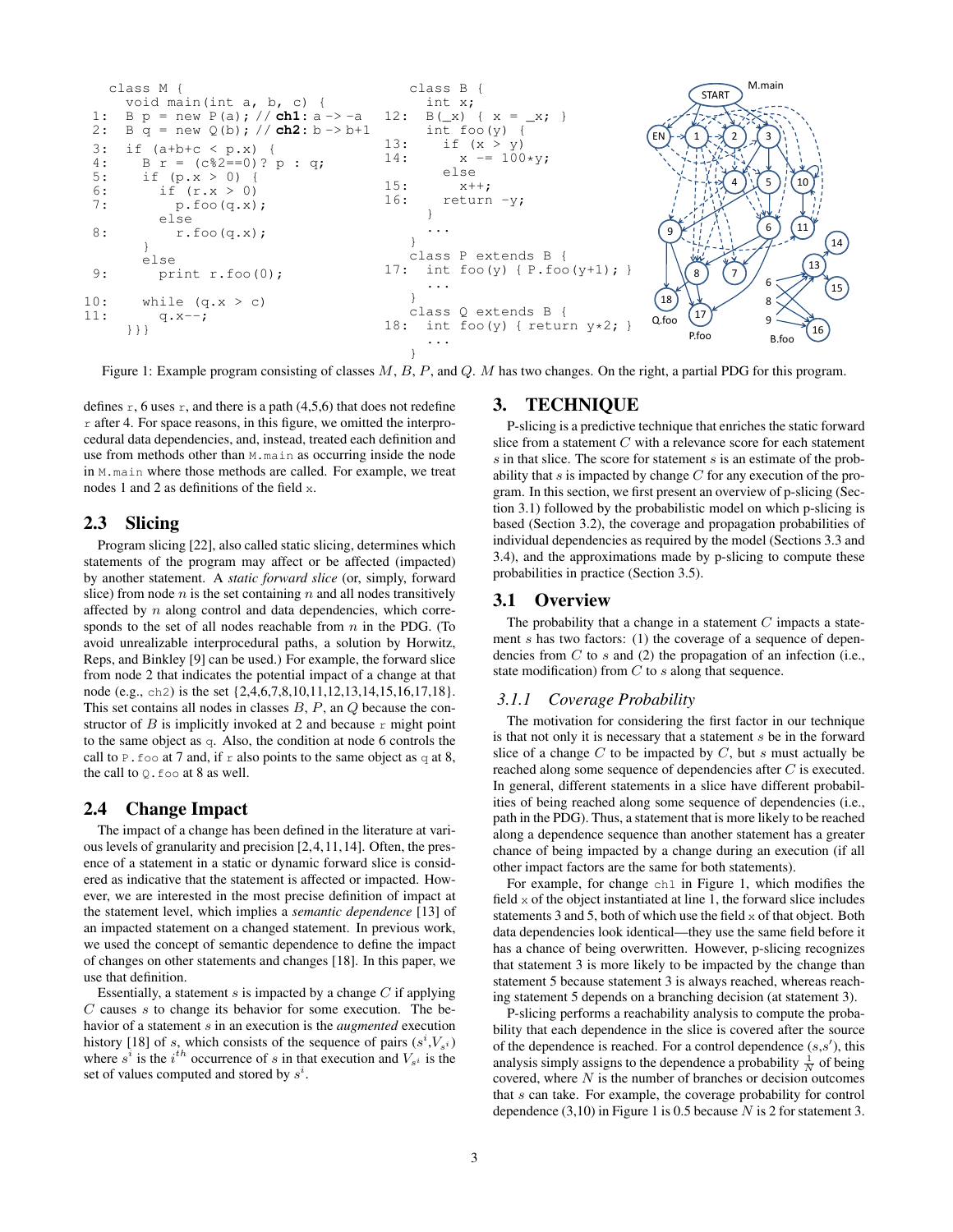For a data dependence  $(d, u)$ , p-slicing performs a data-flow analysis that considers all definition-clear paths between  $d$  and  $u$  and propagates along each control-flow  $edge<sup>1</sup>$  the probabilities for all reachable uses  $[1]$  from that edge.<sup>2</sup> For example, the probability that the definition of  $p \cdot x$  at 1 reaches its use at 3 is 1.0, whereas the probability that the same definition reaches its use at 5 is 0.5. Another example is the use of  $p$  at 7, which is reached by the definition of  $p$  at 1 after the conditions at 5 and 6 evaluate to true; its coverage probability is, therefore,  $\frac{1}{2} \times \frac{1}{2}$ , or 0.25. Note that the coverage probability for this dependence is less than for the other two examples simply because more conditions are required for the use to be reached.

P-slicing also accounts for aliasing as a factor in the probability that a data dependence is covered. For such a dependence to be covered, not only it is necessary that the use is reached along some path from the definition, but also, if the variable at the definition or the use can be aliased with more than one object, the dependence might not be covered. For example, the object pointed to by variable  $r$  in Figure 1 can be aliased with the objects pointed to by p and q. Thus, the coverage probability between the definition of  $p.x$  at line 1 and the use  $r.x$  at line 6 is not just 0.25, but it must be reduced because  $r \cdot x$  might be aliased with q.x rather than  $p.x$ . Thus, p-slicing incorporates into the coverage probability of this data dependence the probability that  $r \cdot x$  is aliased with p.x at line 6, which p-slice estimates as 0.5. Hence, the coverage probability for this dependence is  $0.25 \times 0.5$ , or 0.125.

#### *3.1.2 Propagation Probability*

The coverage of a dependence sequence from a change  $C$  to a statement  $s$  is a necessary but not sufficient condition for  $C$  to impact s. Thus, p-slicing not only computes the probability that  $s$  is reached from C along some dependence sequence, but also incorporates the probability that an infection at  $C$  propagates from each dependence to the next in a covered sequence.

It has been shown that control dependencies are, in general, less likely than data dependencies to propagate an infection from its source to its target [12, 20]. For example, if the condition at line 5 in Figure 1 changes to  $p.x > -10$ , then this change will have an impact on the rest of the program for only some values of the input a. However, the influence of a control dependence cannot be discarded altogether. Frequently, changes modify parts of the path taken by a program, such as the number of iterations in a loop. Thus p-slicing uses a measure for the infection-propagation probability of control dependencies that is less than for data dependencies but that still contributes to the overall propagation probability between two points in the dependence graph.

In general, it is not possible to compute with full accuracy the probability that a dependence will propagate an infection from its source to its target. For example, for the change of the condition at line 5 to  $p.x > -10$ , this probability depends on the input distribution of a. Therefore, p-slicing makes the simplifying assumption that, after a branching statement is infected, there is an equal chance that any of the  $N$  outcomes of that statement can be the result of evaluating the infected condition. Thus, the probability that an infected branching condition switches to another outcome (i.e., infects the target of each control dependence associated to the new outcome) is  $\frac{N-1}{N}$ . In our example, p-slicing assigns to each control dependence from statement 5 the infection-propagation probability

#### 0.5 because  $N$  is 2 in this case.

For data dependencies, consider an infected operand in an expression used to define a variable. The infection of that operand will, in most cases, be transferred to the defined variable and then will reach its uses. $3$  Therefore, p-slicing makes the simplifying assumption that the propagation probability for a covered data dependence is 1.0 (note that aliasing was handled in the coverage probability). For example, if  $r$  is infected at line 4 in Figure 1, then the propagation probability to its uses at 6, 8, and 9 is 1.0.

## *3.1.3 Impact Probability*

Given the coverage and propagation probabilities for individual dependencies, p-slicing computes the product of these two probabilities to obtain the impact probability for each dependence—the probability that, after an infection reaches the source of the dependence, the target of the dependence is impacted (i.e., reached and infected). For example, a control dependence whose source has two branches has an impact probability of 0.5×0.5, or 0.25.

After the impact probabilities for dependencies have been computed, p-slicing performs another data-flow analysis, this time on the PDG, composing (multiplying) the impact probabilities of consecutive dependencies for all dependence paths between two statements s and s' in the slice to determine the probability that s' is impacted along some dependence sequence from s. Like the dataflow analysis from Section 3.1.1, this data-flow analysis obtains the impact probabilities from the change to not just one, but all statements in the forward slice.

For example, in Figure 1, consider change ch2 and statement 6, which is affected by  $q$  (defined at 2) through a sequence of two data dependencies:  $(2,4)$  and  $(4,6)$ .<sup>4</sup> The coverage probability for q being used at 4 is 0.25 because it requires the condition at 3 to be true and the inlined condition at 4 to be false. After that use is reached and q is assigned to r, the coverage probability for  $(4,6)$ is 0.5 because it only requires the condition at 5 to be true. Hence, the coverage probability that node 6 is reached from ch2 via dependencies is 0.125. Note that this is only half the probability that an execution reaches 6 from 2 through any path (i.e., 0.25). Thus, unlike a simple forward slice that lists the affected statements, pslicing identifies how a statement is reached within a slice and assigns probabilities accordingly. Meanwhile, the propagation probabilities for these two data dependencies is simply 1.0, so the impact probability of change ch2 on statement 5 is 0.125.

Another example is the impact of ch1 on statement 6, which involves both control and data dependencies and is affected through more than one dependence sequence. (As in the previous example, assume that  $ch1$  impacts both the reference  $p$  and the field x.) Statement 6 uses  $r$  and the field x of the object that  $r$  references, which is one of the instances created at lines 1 and 2. In this case, both r and x can be impacted by the dependence sequence  $q_1$  =  $((1,3),(3,5),(5,6))$  consisting of one data dependence and two control dependencies. The impact probabilities for these dependencies are, respectively, 1.0, 0.25, and 0.25. Thus, the impact probability of ch1 on statement 6 through this sequence is  $1.0 \times 0.25 \times 0.25$ , or 0.0625. There are, however, three other sequences connecting ch1 and the variables used at statement 6:  $q_2 = ((1,3),(3,4),(4,6))$ ,  $q_3 = ((1,4),(4,6))$ , and  $q_4 = ((1,6))$ , where  $(1,3), (1,4), (1,6)$ , and (4,6) are data dependencies. The impact probabilities for those sequences are 0.125, 0.125, and 0.125, respectively. If ch1 does not

<sup>&</sup>lt;sup>1</sup>A control-flow edge represents the execution-successor relationship among statements in a program. Control-flow edges, along with the nodes representing the statements, form the control-flow graph (CFG) of the program.

 $2$ In fact, one data-flow analysis is sufficient to compute the coverage probabilities for all data dependencies in a slice or program.

<sup>&</sup>lt;sup>3</sup>The other source of infection of a definition is a branching statement on which the definition depends. An infection in that statement propagates to the definition if it makes the definition execute when, otherwise, it would not execute (or vice versa).

<sup>&</sup>lt;sup>4</sup> For the sake of the argument, assume for this example that ch2 modifes both the field  $x$  and the object assigned to  $q$  at line 2.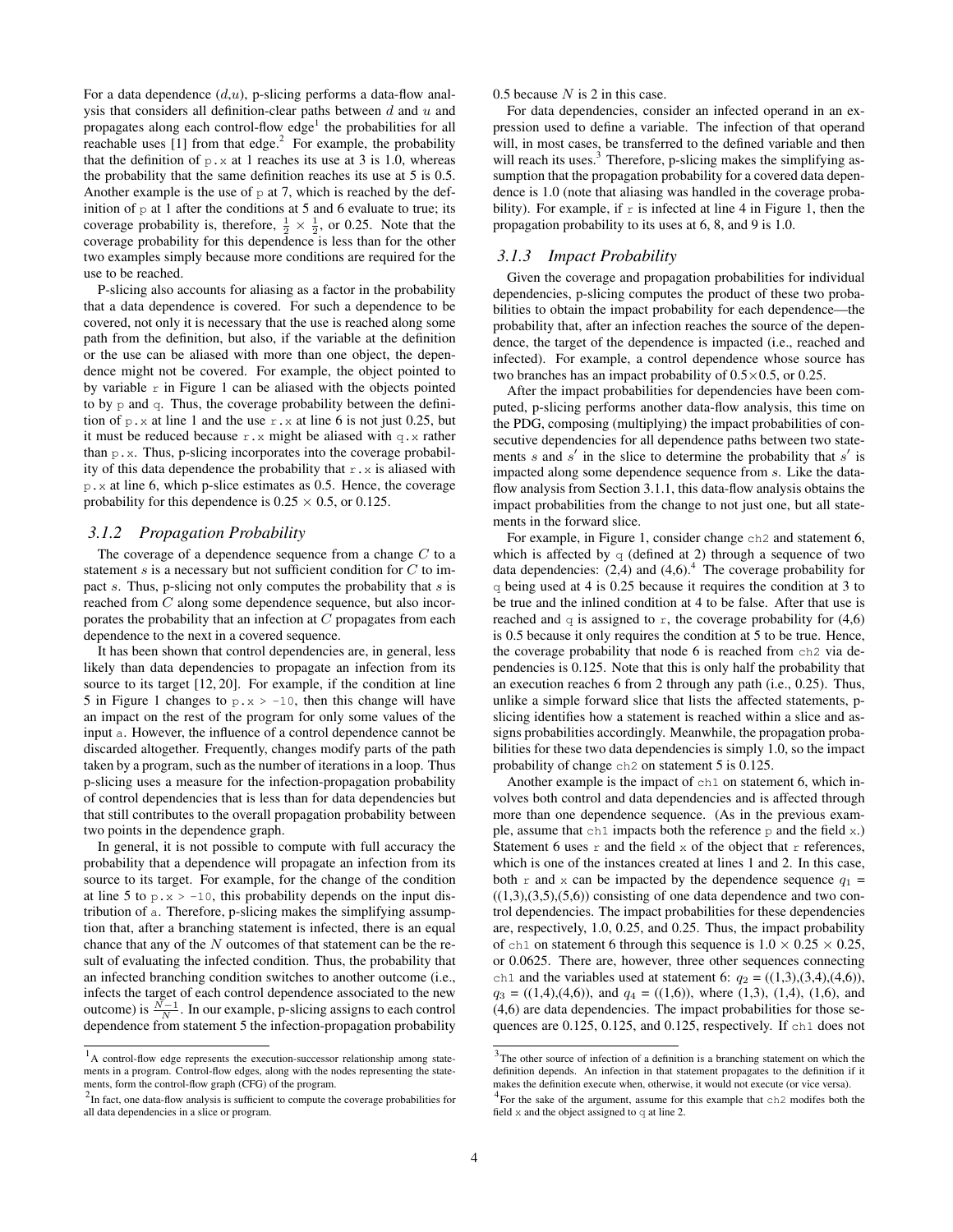impact statement 6 via  $q_1$ , ch1 can still impact that statement via  $q_2$ ,  $q_3$ , or  $q_4$ . Thus, p-slicing combines these probabilities using the data-flow algorithms induced by the system of equations presented in the next sections, which guarantees that the overall impact probability of ch1 on statement 6 reflects the three sequences through which that impact can occur.

#### 3.2 Probabilistic Model of a Slice

This section formally presents our probabilistic model used to compute the probabilities (relevance scores) for p-slicing.

Let  $C$  be the statement denoting the location where a change is planned or has already been performed. P-slicing computes the *p-slice* for C, which consists of the forward static slice from C and, associated with each statement s in the slice, a relevance score denoting the probability that C impacts  $s$ .<sup>5</sup>

The probability that a change  $\overline{C}$  affects a statement s is given by

$$
P(C \rightarrow s) = \begin{cases} 1 & \text{if } C = s; \\ P(\frac{d}{\rightarrow}) & \text{if } src(d) = C \land \text{tgt}(d) = s; \\ P\left(\bigvee_{d \in \frac{d}{\rightarrow}} \frac{d}{\rightarrow} \land \text{tgt}(d) \rightarrow s\right) & \text{otherwise.} \\ out(C) & (1) \end{cases}
$$

where  $P(x)$  is the probability of event x,  $s \rightarrow t$  is the coverage of s and t such that an infection propagates from s to t,  $src(d)$  and  $tgt(d)$  are, respectively, the source and target statements of dependence  $d, \frac{d}{d}$  is the coverage of dependence d (implicitly assuming that the source of  $d$  has been reached) such that an infection propagates from  $src(d)$  to  $tgt(d)$  through d, and  $out(s)$  is the set of data and control dependencies d such that  $src(d)=s$ .

Equation 1 has three cases for  $P(C \rightarrow s)$ . If s is the change location, then the probability is trivially 1. Else, if  $s$  is directly dependent on C (i.e., a dependence d exists from C to s), then  $P(C \rightarrow s)$ is the probability that the dependence between them is both covered and an infection propagates through it. Otherwise,  $P(C \rightarrow s)$ is the probability of the disjunction of  $|out(d)|$  events, each corresponding to (1) the coverage of a dependence  $d$  whose source is  $C$ , (2) the propagation of an infection through  $d$ , and (3) that the target of d affects s. The last part of this event makes the computation of  $P(C \rightarrow s)$  recursive.

In our model, the probability of  $\frac{d}{dx}$  can be expressed as the joint probability of its two components

$$
P(\stackrel{d}{\to}) = P(\stackrel{d}{\to_{cov}}) \times P(\stackrel{d}{\to_{prop}})
$$
 (2)

where  $\frac{d}{dx}$  is the event that d is covered (assuming that  $src(d)$ 

has been reached) and  $\frac{d}{\rightarrow_{prop}}$  is the event that d propagates an infection from its source to its target (assuming that  $d$  has been covered).

## 3.3 Coverage Probability

In this section, we discuss the coverage probabilities of control and data dependencies, respectively, as computed by p-slicing.

#### *3.3.1 Control Dependencies*

Given a branching statement s that has N branches  $(N > 1)$ , we denote the probability that s takes the  $i^{th}$  branch by  $P(s$  branches to i). Therefore,

$$
\sum_{i=1}^{N} P(s \text{ branches to } i) = 1
$$

 $P(s)$  branches to i) is the coverage probability for all control dependencies  $cd_i$  from s labeled with branching decision i. Without assuming anything about the condition evaluated at s, the probability for each branch i (and for any associated control dependence  $cd<sub>i</sub>$ ) can be reduced to

$$
P(\begin{array}{c} cd_i \\ \rightarrow_{cov} \end{array}) = P(s \text{ branches to } i) = \frac{1}{N}
$$
 (3)

#### *3.3.2 Data Dependencies*

The coverage probability for data dependencies is a more complicated matter. Necessarily, a data dependence is covered if, after its definition has been reached (assumed to be already true), some definition-clear path to its use is then executed. However, for objects such as instance fields and array elements, aliasing must also be considered. Thus, an additional condition for the coverage of such data dependencies is that the memory location written at the definition must be aliased to the memory location written at the use and that no memory location written along the path between definition and use can be aliased to the defined memory location. Therefore, the coverage probability for a data dependence  $du$  (where  $d$  is the definition and  $u$  is the use) can be expressed as

$$
P(\frac{du}{\rightarrow cov}) = P\left(\bigvee_{\substack{p \in \\ paths(du)}} \frac{p \text{ covered} \land alias(d, u) \land \forall}{\text{alias}(def(s), d)}\right) (4)
$$

where  $paths(du)$  is the set of all definition-clear paths between definition d and use u,  $alias(d, e)$  indicates whether the memory locations defined or used at d and e are the same,  $s \in p$  represents a statement instance<sup>6</sup> in path p, and  $def(s)$  is the definition (if any) occurring at statement instance s.

Equation 4 reflects all the factors involved in the coverage of a data dependence but it cannot be implemented directly because the number of paths between definition and use can be infinite. Instead, our technique uses a slightly simpler equation pair:

$$
P(\frac{du}{\rightarrow_{cov}}) = P\left(\bigvee_{\substack{s \in \\ succ(d)}} s \text{ succeeds } d \land \right) \times P(alias(d, u))
$$
\n(5)

$$
P(s \text{ reaches } u) = \begin{cases} 1 & \text{if } s = u; \\ 0 & \text{if } u \notin ru(s) \\ P\left(\bigvee_{s' \in s' \text{ reaches } u} s' \text{ reaches } u\right) & \text{if } u \in ru(s) \\ \text{succ}(s) & (6) \end{cases}
$$

where  $succ(s)$  is the set of all control-flow successor statements of the statement or definition  $s$ , " $s$  succeeds  $d$ " is the event that the immediate successor of definition or statement  $d$  in an execution is  $s, "s$  reaches  $u"$  is the event that  $u$  is reached along some definitionclear path from s,  $alias(d, u)$  is the event that the variable defined at d is the same one used at u, and  $ru(s)$  is the set of reachable uses [1] from statement s.

<sup>&</sup>lt;sup>5</sup> See Section 2.4 for the definition of impact.

<sup>&</sup>lt;sup>6</sup>A statement instance is a particular occurrence of a statement in a path; a statement can occur many times in the same path.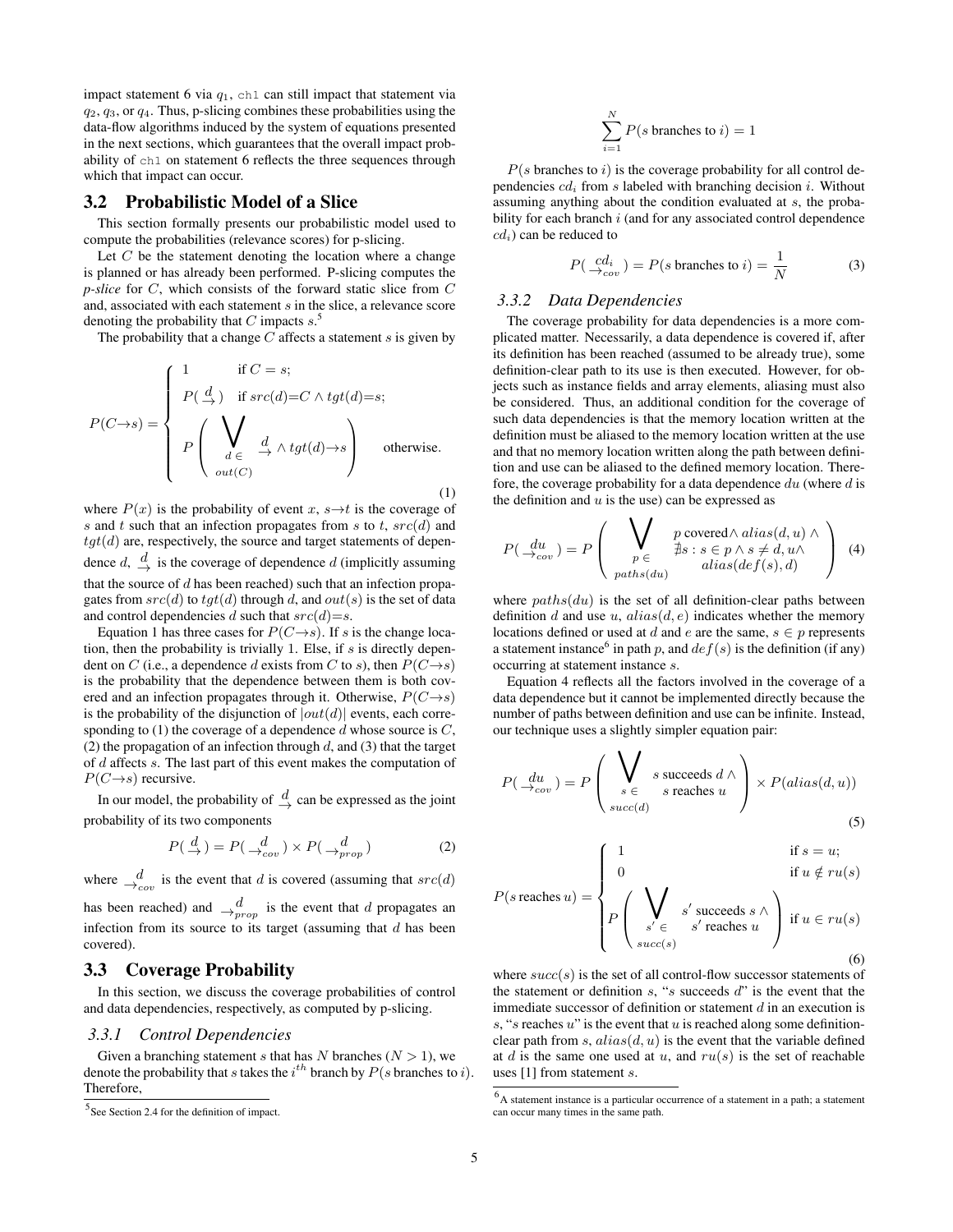Because the events in the disjunctions in equations 5 and 6 are exclusive—exactly one of the control-flow successors of a statement succeeds it—and because the "succeeds" and "reaches" events are independent, the probability of each of these disjunctions is

$$
P\left(\bigvee_{\substack{s_i \in S_i \text{ succeeds } s \land \\ \text{succ}(s)}} s_i \text{ succeeds } u\right) = \sum_{i=1}^{|succ(s)|} \prod_{\substack{j=1 \\ \times P(s_i \text{ succeeds } s)}}^{i-1} (1 - P(s_j \text{ succeeds } s))
$$
\n
$$
\times P(s_i \text{ succeeds } u) \tag{7}
$$

To compute an estimate of the probability that two variables are aliased (i.e., the references or pointers used to access them refer to the same memory location), our technique considers the points-to sets—found by a pointer analysis [1]—of the two references and uses the probability that an element of one set is in both sets:

$$
P(alias(a, b)) = \frac{|PointsToSet(a) \bigcap PointsToSet(b)|}{| PointsToSet(a) \bigcup PointsToSet(b)|} \tag{8}
$$

where a and b are references and  $PointsToSet(r)$  is the points-to set of reference (pointer) r. The  $alias(.,.)$  terms in equations 4 and 5 translate directly into  $alias(a, b)$ , where a and b are the references to the variables involved in those definitions and uses.

### 3.4 Propagation Probability

Given a dependence  $d$  that is covered, the probability that  $d$  also propagates an infection if an infection arrives at the source of  $d$  is

$$
P(\rightarrow_{prop}^{d}) = \begin{cases} P(rhs(src(d)) \text{ propri } lhs(src(d))) & \text{if } d \text{ is a data} \\ P(cond(src(d)) \text{ switches branch}) & \text{if } d \text{ is a control} \\ P(cond(src(d)) \text{ switches branch}) & \text{if } d \text{ is a control} \\ \text{dependence.} \end{cases}
$$

where  $rhs(s)$  is the right-hand side of an assignment s (i.e., a statement that defines a variable),  $\ln(s)$  is the variable assigned at s,  $cond(s)$  is the condition evaluated at a branching statement s,  $e$  propinf  $v$  indicates that an infection in some variable used by expression  $e$  causes  $e$  to infect variable  $v$ , and " $c$  switches branch" means that an infection in some variable in condition  $c$  causes the corresponding statement to take a different branch.

The probability that a dependence propagates an infection depends on the semantics of the source statement of the dependence and the distribution of the values used in that statement. Because the effect of the first factor can be complex and the second factor is, in general, undecidable, our technique uses a simpler equation for this probability:

$$
P(\bigcup_{prop}^{d} ) = \begin{cases} 1 & \text{if } d \text{ is a data dependence;} \\ \frac{N-1}{N} & \text{if } d \text{ is a control dependence.} \end{cases} \tag{10}
$$

where N is the number of branches coming out of  $src(d)$ . This approach assumes that, for a data dependence, an infection in any operand propagates to the defined variable (which is almost always the case) and, for a control dependence, the probability of switching from one branch to another is the probability of randomly picking any of the other N−1 branches.

#### 3.5 Practical Approximations

Two more issues must be addressed to make an implementation of these equation systems practical: the unknown degree of independence among events in the disjunction of Equation 1 and the complications caused by loops.

## *3.5.1 Independence of Disjuncts*

Recall that Equation 1 defines the probability that a change at node  $C$  in the program dependence graph impacts a statement  $s$ directly or transitively along any dependence sequence. Although that equation defines the change-impact probabilities to all statements, the problem of computing the probability of the disjunction in Equation 1 must be solved. Unlike the coverage of control-flow successors of a node, which are exclusive events, the coverage and infection propagation through a data dependence emanating from a node is, in general, neither exclusive nor inclusive with the coverage and propagation for the other (control and data) dependencies from that node. Because computing the degree of dependence among events in that disjunction is, in general, too complex and expensive, our technique uses an approach that follows two criteria:

- 1. Every term in the disjunction should add to the total probability the probability of the disjunction should be greater than the probability of each individual term. Intuitively, the more dependencies emanating from a node, the greater the chances are that an infection will propagate through any of those dependencies.
- 2. The independence of the terms (dependencies from a node) in the disjunction should decrease with the number of terms. The more dependencies emanating from a node, the more overlap there is in their coverage probabilities.

Based on these criteria, our technique uses the following formula for the probability of the disjunction of events whose degree of independence is unknown:

$$
P\left(\bigvee_{e \in E} e\right) = \sum_{i=1}^{|E|} \prod_{j=1}^{i-1} \frac{(1 - \frac{P(ProbSort(E,j))}{j}))}{\sum_{i=1}^{P(ProbSort(E,i))} (11)}
$$

where  $E$  is a set of events whose independence from each other is unknown and  $Probability( E, i )$  provides the i<sup>th</sup> event of set E in descending order of probability:  $e$  is in position  $i$  if there are exactly  $i-1$  events in E with higher probabilities than e. Tied events are ordered randomly—their exact order does not affect the result.

Equation 11 satisfies our criteria because it guarantees that the result is not less than the probability of the individual terms, each term adds to the final probability, and the result does not grow uncontrolled thanks to the i divider that grows with the number of events.

#### *3.5.2 Loops*

When solving our equations iteratively (e.g., using a data-flowstyle algorithm), the presence of loops in both the control-flow graph and the PDG causes an undesired effect: no matter how small the probability that a graph node  $s'$  is reached (or receives an infection) from a node  $s$  is for one iteration of a loop containing both  $s'$ and s, for a sufficiently large number of iterations of the loop, the probability will converge to 1. Not only this effect is unrealistic (in practice, loops do not iterate infinite times), but it also highlights that a prohibitively large number of iterations is needed to solve this system of equations. (On each iteration, the probability of an event is incremented by only a fraction.)

Our solution to the loop problem is to fix the number of times that the backedges<sup>7</sup> in a loop are used. Essentially, this is equivalent to unrolling each loop a certain number of times. However, because

 $<sup>7</sup>$  A backedge is an edge whose target has already been visited during a pre-order depth-</sup> first search when that visit reaches the source of the edge.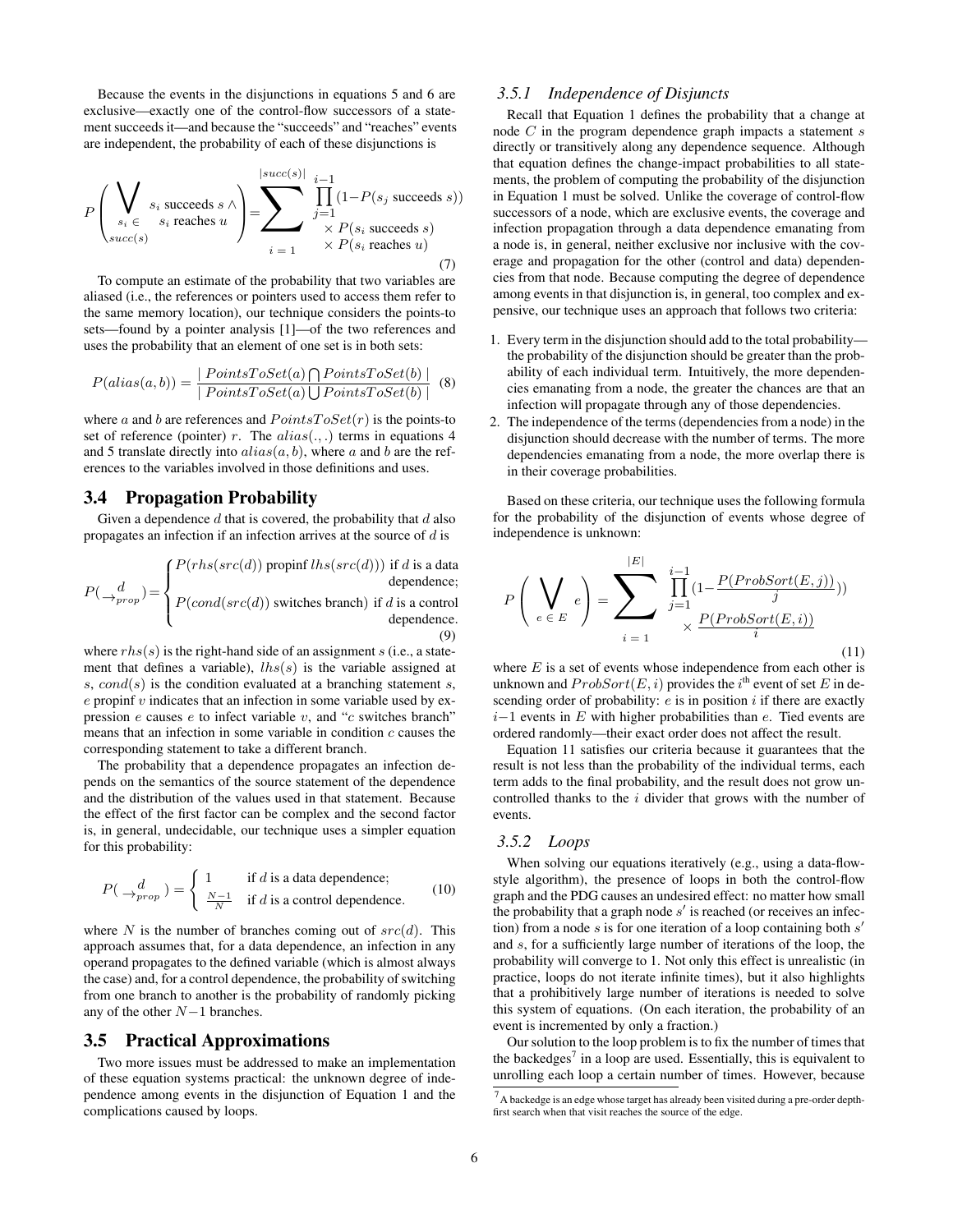of the potentially prohibitive size of the unrolled control-flow or dependence graph, our technique first identifies all the backedges in the graph and then performs the following steps  $K$  times (a parameter of the technique):

- 1. Disable all backedges, making the graph acyclic.
- 2. Solve the equations for the acyclic graph in depth-first post order.
- 3. Enable the backedges, returning the graph to its original form.
- 4. Solve the equations for the graph in depth-first post-order.

In Steps 1 and 2, when backedges are disabled, the probabilities from one node to another incorporate only one new iteration of each loop. In Steps 3 and 4, when backedges are enabled (used only once each), the probabilities from nodes inside loops to nodes outside their containing loops (which in Steps 1 and 2 might have been unreachable) are updated. In all, the effect of performing these four steps  $K$  times is similar to unrolling the loops  $K$  times but without the extra memory costs. More importantly, using a limited value of  $K$  (e.g., 5 or 10) lets our technique obtain probabilities that take loops into account (i.e., an event inside a loop is more likely to occur than an identical event outside a loop) without suffering from the problem of infinite loops already described.

#### 4. EMPIRICAL EVALUATION

The goal of our evaluation is to assess the developer effort that can be saved by using p-slices instead of simple forward slices. These savings can be determined by how accurately the relevance scores of p-slices reflect the real impacts of changes on software running in typical operational conditions (e.g., in the field after deployment) with respect to using simple slicing. The closer the pslice scores approximate the observed impacts, the better p-slicing is for estimating the impacts that changes have.

## 4.1 Research Questions

To investigate the predictive accuracy of p-slicing with respect to simple forward slicing for identifying impacted statements, we addressed the following research questions:

RQ1: How effective is p-slicing for finding impacted statements?

RQ2: How effective is p-slicing for different cost intervals? (How fast can the developer find impacted statements using p-slicing?)

RQ3: What is the cost of computing p-slices?

### 4.2 Experimental Setup

We implemented p-slicing in Java as an extension of our DUA-FORENSICS dependence analysis and instrumentation tool [17] that uses Soot<sup>8</sup> to analyze Java-bytecode programs. We set the parameter  $K$  for the number of data-flow iterations (Section 3.5.2) to 5.

To run our experiments, we used a quad-core Intel machine with 12 GB RAM running Linux and Sun's JVM 6.

For the study, we used the subjects listed in Table 1. The table provides the name, description, size in Java lines of code (noncomment, non-blank), number of tests, and number of changes studied. The first subject, Schedule1, is part of the Siemens suite that we translated to Java and can be considered as representative of small software modules. The next two subjects were obtained from the SIR repository [6]. NanoXML is a lean XML parser designed for a small memory footprint and XML-security is the signature and encryption component of the Apache project.

To simulate typical operational conditions, we used the test suite provided with each subject and changes provided with the subjects.

Table 1: Subjects, test suite sizes, and changes.

| <b>Subject</b> | <b>Description</b> | <b>Lines of Code</b> | <b>Tests</b> | <b>Changes</b> |
|----------------|--------------------|----------------------|--------------|----------------|
| Schedule1      | priority scheduler | 290                  | 2650         |                |
| NanoXML        | XML parser         | 3497                 | 214          |                |
| XML-security   | encryption library | 21613                | 92           |                |



Figure 2: Examination costs for the changes in Schedule1.

## 4.3 Experiment Design

To measure the effort (cost) it takes to find the impacted statements within a slice, we considered a scenario in which the developer examines the statements in the forward slice in different orders (e.g., the order induced by the relevance scores of p-slicing). For each order, we computed the *examination cost* of identifying the actually impacted statements<sup>9</sup> as the average of the cost of reaching each of those statements when examining the slice in that order. The cost of reaching a statement s is the percentage of *statements* in the slice that must be examined before reaching s. For example, if a slice contains 1000 statements and, for some order, an impacted statement  $s$  is in the 50<sup>th</sup> position, then the cost of reaching  $s$  in that order is 5%. If, in that order, only three statements were actually impacted with costs 5%, 7.3%, and 18.9%, then the cost of using this order is 10.4% (i.e., the average of the three individual costs).

For each subject and change, we computed the p-slice and instrumented both the original and modified subjects to collect the augmented execution histories of the statements in the p-slice. We then ran the test suite for that subject and compared the collected augmented execution histories to identify the subset of statements from the p-slice that were impacted.<sup>10</sup>

The orders that we studied were:

- 1. Ideal: we ordered the statements by placing first those statements that were actually impacted. Of course, this order is not predictive but it helps identify the lowest possible cost that can be attained by any ordering strategy. We use this strategy to compare the costs of the other strategies by measuring how close to the best (ideal) case those strategies are for each subject.
- 2. P-slice: we ordered the statements by decreasing relevance score. When two or more statements have the same score, we used their *worst-case* cost,<sup>11</sup> which is consistent with the literature on faultlocalization costs.
- 3. Random: we created 100 random orderings of the statements, and averaged their examination costs.

<sup>8</sup> http://www.sable.mcgill.ca/soot

<sup>&</sup>lt;sup>9</sup>The *actually impacted* statements are those that are impacted by a change in some execution.

<sup>&</sup>lt;sup>10</sup>A statement is *impacted by a change during the execution* of the test suite if its augmented execution histories on the original and modified subject differ.

 $11$  For example, for a slice of size 100, if 10 statements are located at the same distance and they occupy positions 11–20 in this order, then the cost of each statement is 20%.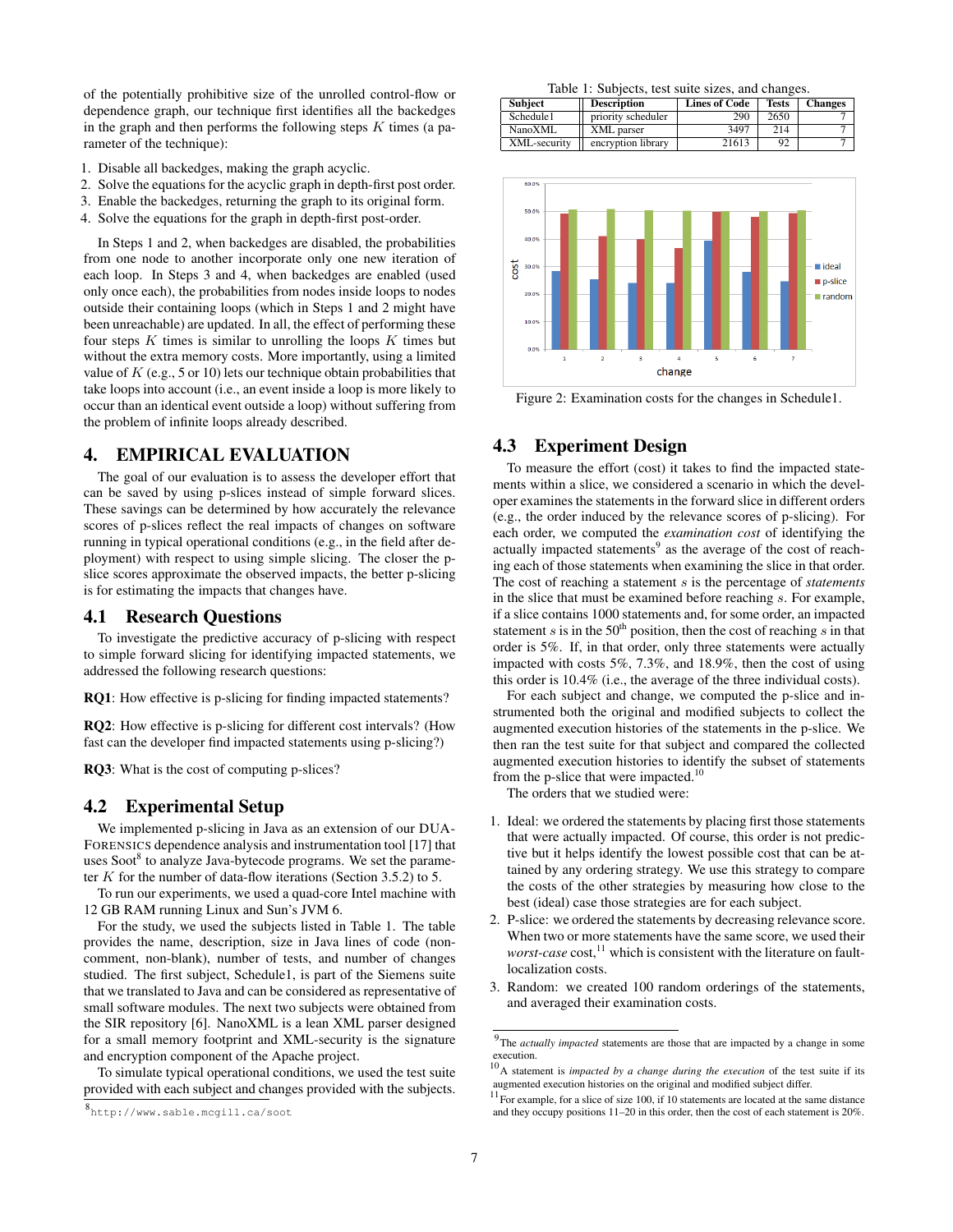

Figure 3: Examination costs for the changes in NanoXML.



Figure 4: Examination costs for the changes in XML-security.

# 4.4 Results and Analysis

#### *4.4.1 RQ1: Effectiveness of p-slicing*

Figures 2, 3, and 4 present the results for the costs of the order strategies applied to the changes in our subjects. On each graph, the horizontal axis represents the results for each change; changes are numbered from 1 to 7. The vertical axis represents, for each change and order strategy, the examination cost of the impacted statements as a percentage of the slice size. For each change, the first bar is the cost of *ideal*, the second bar is the cost of *p-slice*, and the third bar is the cost of *random*. The third column of Table 2 shows the average sizes of the slices per subject as percentages of the subject sizes (Lines of Code, second column).

Naturally, the ideal cost was always the least cost because no other ordering can have a lesser cost. The ideal cost was also considerably less than the other two in some cases. Also, as expected, the random order cost around 50% in all cases because, for all positions in that order, every impacted statement has the same chance of being located in that position. P-slicing, meanwhile, performed consistently better than the random order. For example, for Change 1 in NanoXML, p-slicing cost 32.6% of the slice, or just 13.5 percentage points more than the ideal (best possible) case. The random order, however, cost 30.8 points more than the ideal for this change. On average, for NanoXML, p-slicing cost 17.2 percentage points more than the ideal, whereas the random order cost 40.2 points more. This means that, on NanoXML, p-slicing was considerably better in identifying the statements that are actually impacted than randomly examining the slice.

For all changes in XML-security, p-slicing was also clearly better than the random order. On average, p-slicing cost 24.6 percentage points more than the ideal case, while the random order cost 40.1



Figure 5: Impacted statements found versus cost for Schedule1.

![](_page_7_Figure_11.jpeg)

Figure 6: Impacted statements found versus cost for NanoXML.

points more.

For Schedule1, which is a much smaller subject, the ideal cost was much greater (as a percentage of the slice size) than for the other subjects because the slices have few statements and those statements are more closely related to each change—half of the statements or more in each slice were actually impacted. Hence, as expected, the average cost of using p-slicing was also greater than for the other subjects because a greater percentage of impacted statements in each slice must be reached. Also, p-slicing was not as superior to the random order as in the other two subjects, with a noticeable advantage for changes 2, 3, and 4 only. The average costs of p-slicing and the random order for this subject were 17.2 and 22.8 points over the ideal cost, respectively.

In all, the results show that p-slicing can achieve an important reduction in the effort of the developer for identifying the actually impacted statements within a slice. In particular, for the realistic subjects, NanoXML and XML-security, p-slicing resulted in an ordering that reduced, with respect to simple slicing (random order), the difference with the ideal case to almost one half.

#### *4.4.2 RQ2: Effectiveness vs. cost intervals*

Developers cannot always afford to inspect an entire slice, but they can benefit from an ordering that is cost-effective for their inspection budget. Thus, an important question is how soon impacts are found during their inspection. Figures 2–4 show the average inspection costs per change, but for RQ2 we need to visualize each cost interval separately. The graphs of Figures 5, 6, and 7 provide this information for our three subjects, respectively, as an average for all changes in each subject. In the graphs, the horizontal axes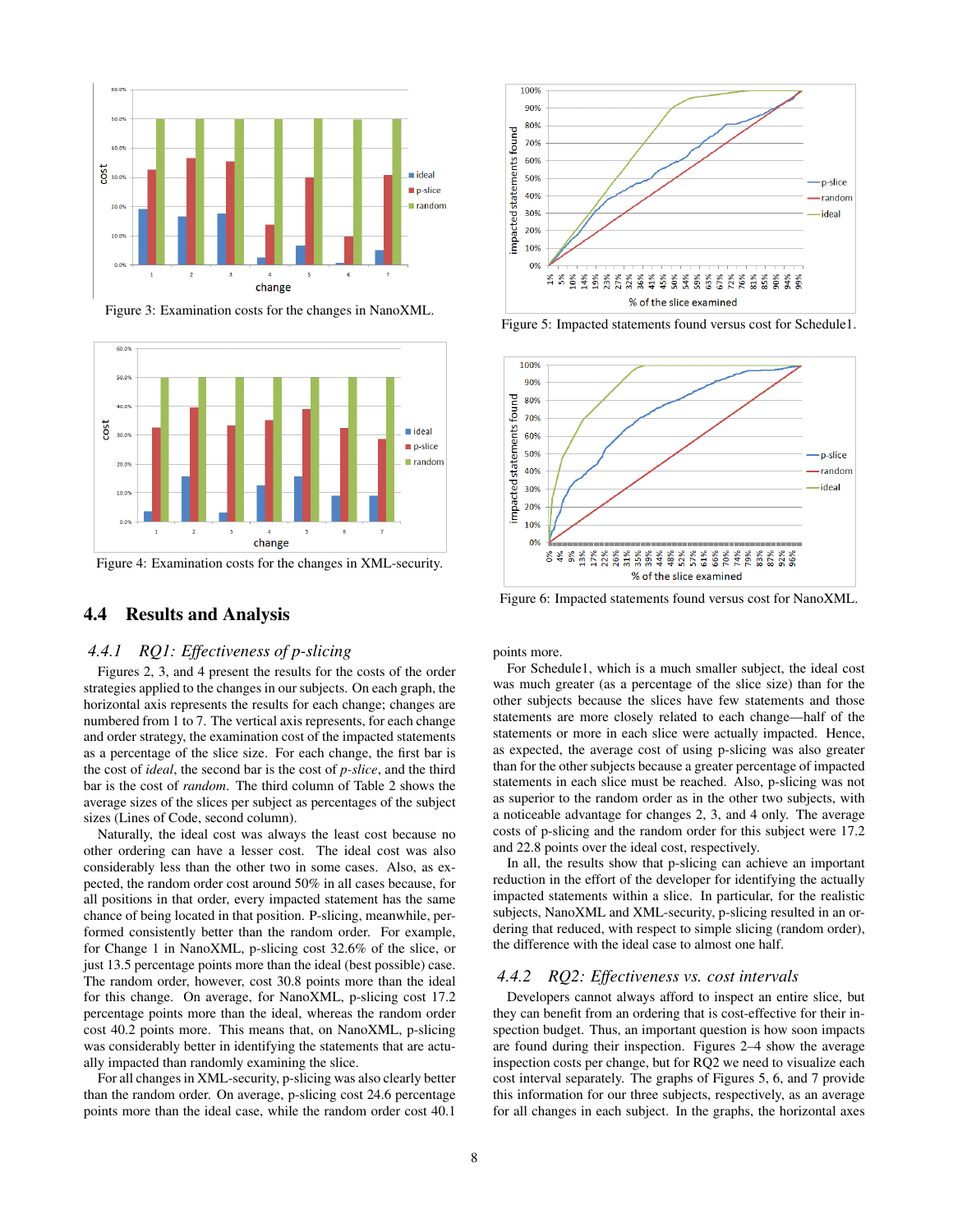![](_page_8_Figure_0.jpeg)

Figure 7: Impacted statements found versus cost for XML-security.

represent the cost (i.e., the percentage of the slice examined) and the vertical axes represent the percentage of the impacted statements found. The curves in the graphs represent the percentage of impacted statements found for each point in the cost line for pslicing and simple slicing (random order). The curve for the ideal ordering is also included to provide a perspective on the greatest cost-effectiveness that can be attained.

For example, the curves in Figure 6 show that, after examining 4% of the slice, p-slicing has covered about 20% of the impacted statements, whereas the random order has found one fifth of that number. The ideal case at that cost point is about 50%. After 4% of the slice has been visited, the slope of the p-slice curve remains greater than the slope of the random order until about 30%. After 30%, p-slicing remains on top of the random order but the difference decreases as the exploration reaches the end of the slice. The ideal curve, meanwhile, shows that the maximum effectiveness can be achieved, at best, at 38% of the slice.

For any predictive technique such as slicing (random order) or p-slicing, it is clear that 100% effectiveness will be reached only when about 100% of the slice has been examined—every statement in a slice, no matter how small its probability, has a chance of being impacted. In fact, the graphs confirm that there are impacted statements that received the lowest scores. However, the graphs also strongly confirm that the statements with the highest p-slice scores, especially those in the first 25% of the p-slice, are much more likely to be impacted than the rest of the statements. This is a strong indicator that p-slicing discriminates effectively the most relevant statements by locating 40–55% of the impacted statements in the top 25% of the p-slice. The random order, in contrast, locates only 25% of the impacted statements in that same initial cost range.

The ideal curves emphasize the benefit of using p-slicing over a random order. If the difference between the areas under the pslice and random-order curves<sup>12</sup> is already considerable for the first 25% or 50% of the slice (depending on the subject), this difference is even more important because the best-case area is not the entire area under the 100% horizontal line, but the area under the ideal curve, which reaches 100% effectiveness only after 31% to 80% of the slice has been examined.

An interesting case is that of Schedule1. Even though, on average (see Figure 2), p-slicing does not provide a significant improvement, the ideal curve on Figure 5 reveals that p-slicing performs very close to the ideal case until about 20% of the slice and still closer to the ideal than to the random order until about 28%. This

Table 2: Average analysis costs in seconds.

| <b>Subject</b> | Lines of | Slice       | <b>Dependence</b> | P-slicing       |
|----------------|----------|-------------|-------------------|-----------------|
|                | Code     | <b>Size</b> | <b>Analysis</b>   | <b>Analysis</b> |
| Schedule1      | 290      | 42.2%       |                   |                 |
| NanoXML        | 3497     | 56.9%       |                   | 52              |
| XML-security   | 21613    | 64.1%       | 701               | 5796            |

is another indication that p-slicing is very effective, considering its predictive nature, for the part of the slice with the greatest scores.

In all, the curves for p-slicing in these graphs confirm the hypothesis of RQ2: p-slicing finds more impacted statements faster than the random ordering and it is especially fast in the first 20–25% of the slice. Thus, the results suggest that developers will experience the greatest cost-effectiveness during the inspection of the top 25% or so of the p-slice, if their budget permits.

### *4.4.3 RQ3: Cost of computing p-slices*

Table 2 shows, for each subject, the average time in seconds, for all changes, required to perform the dependence and p-slicing analyses (last two columns) using our setup described in Section 4.2. The p-slicing analysis corresponds to the computation of the impact probabilities for the statements in the slice. To put these numbers in perspective, the second and third columns show the size of the subjects in lines of code and the average size of the slices relative to the subject size.

The cost of both analyses is proportional to the size of the subject. The dependence analysis, which includes the parsing, slicing, and instrumentation (to find the real impacts for our study), is small compared with the cost of p-slicing on NanoXML and XMLsecurity. In the worst case, XML-security, this cost was slightly more than 10 minutes on average. On Schedule1, however, this cost was greater than p-slicing because of the small size of this subject and the comparatively higher cost of initializing our toolset. On NanoXML, p-slicing took less than a minute on average and less than two minutes in the worst case (not shown). On XML-security, however, p-slicing took between 1 and 2 hours per change. This result is not unexpected because p-slicing performs a data-flow analysis on the interprocedural dependence graph and such an analysis usually has a time complexity between linear and quadratic in practice. This tendency can represent a problem for p-slicing of larger subjects, although our current implementation does not include yet optimizations of data-flow analysis extensively studied in the literature, which can dramatically reduce the cost of this analysis and our technique.

### 4.5 Threats to Validity

The main internal threat to the validity of our study is the possibility of implementation errors in our p-slicing, instrumentation, monitoring, and reporting infrastructure. This threat is reduced by the maturity of DUA-FORENSICS, which has been in development for years. We also carefully tested, inspected, and manually validated the results of our p-slicing module for small examples and parts of the subjects used in the study.

The main external threat to our conclusions is the limited variety and nature of the subjects and changes we studied. These subjects, however, have been used extensively in previous research. Moreover, NanoXML and XML-Security are real-world programs. Thus, although we cannot generalize our conclusions, our study indicates that p-slicing can be cost-effective for predicting the real impacts that changes have.

## 5. RELATED WORK

Program slicing was introduced as a backward analysis for program comprehension and debugging [22]. Static forward slicing [9]

 $12$ The area under a curve reflects the accumulated effectiveness between 0% and the current point in the slice.